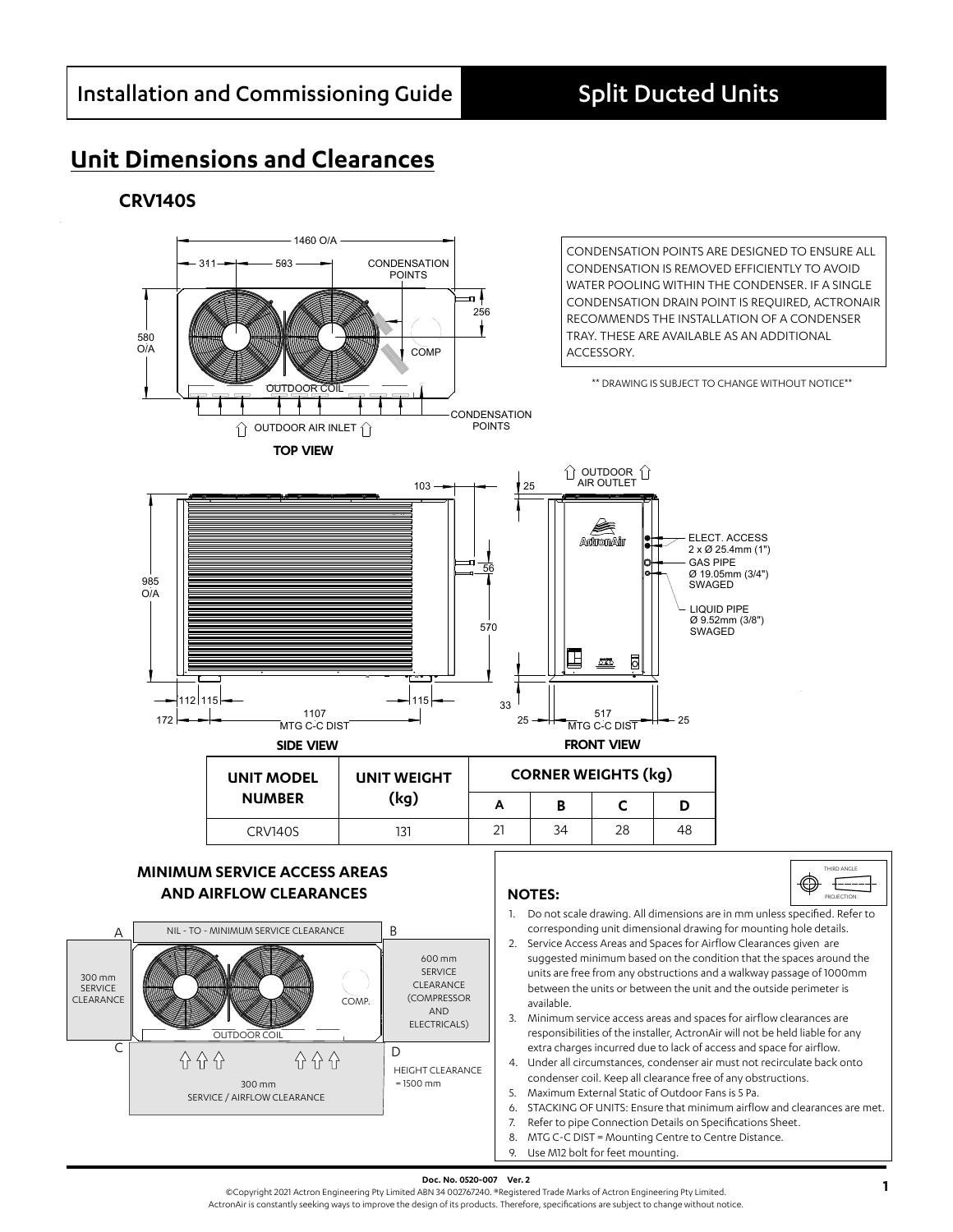## **CRV160S / CRV160T / CRV180S / CRV180T**



### **MINIMUM SERVICE ACCESS AREAS AND AIRFLOW CLEARANCES**



1. Do not scale drawing. All dimensions are in mm unless specified. Refer to corresponding unit dimensional drawing for mounting hole details.



- 2. Service Access Areas and Spaces for Airflow Clearances given are suggested minimum based on the condition that the spaces around the units are free from any obstructions and a walkway passage of 1000mm between the units or between the unit and the outside perimeter is available.
- 3. Minimum service access areas and spaces for airflow clearances are responsibilities of the installer, ActronAir will not be held liable for any extra charges incurred due to lack of access and space for airflow.
- 4. Under all circumstances, condenser air must not recirculate back onto condenser coil. Keep all clearance free of any obstructions.
- 5. Maximum External Static of Outdoor Fans is 5 Pa.
- 6. STACKING OF UNITS: Ensure that minimum airflow and clearances are met.
- 7. Refer to pipe Connection Details on Specifications Sheet.
- 8. MTG C-C DIST = Mounting Centre to Centre Distance.
- 9. Use M12 bolt for feet mounting.

**2 2 Doc. No. 0520-007 Ver. 2**<br>©Copyright 2021 Actron Engineering Pty Limited ABN 34 002767240. ®Registered Trade Marks of Actron Engineering Pty Limited. ActronAir is constantly seeking ways to improve the design of its products. Therefore, specifications are subject to change without notice.